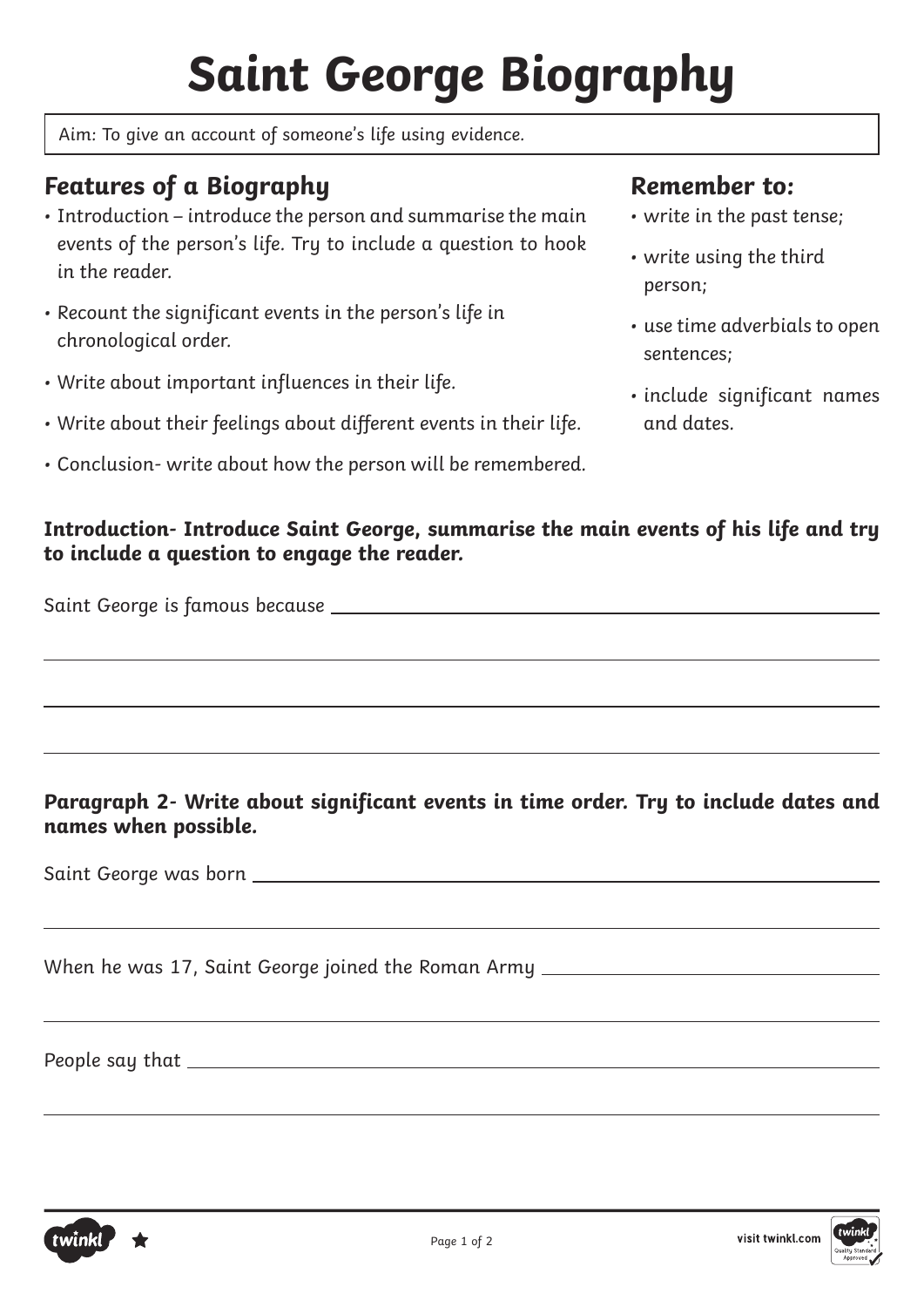### **Paragraph 3- Explain what happened to Saint George near the end of his life and how he died.**

| At that time,     |  |  |  |
|-------------------|--|--|--|
| Saint George died |  |  |  |

### **Conclusion- Explain how people remember him and how we celebrate his life today.**

People remember him



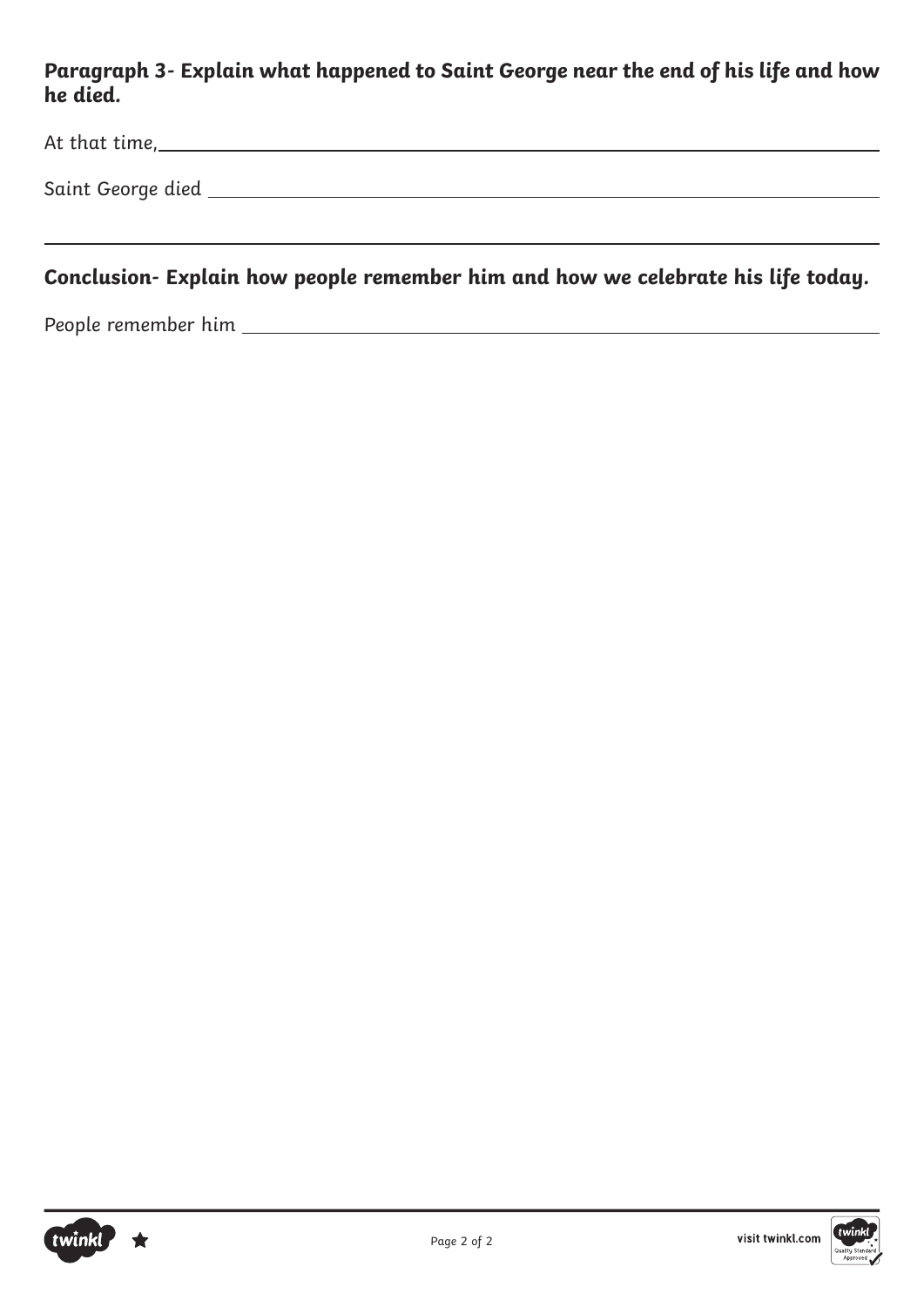# **Saint George Biography**

Aim: To give an account of someone's life using evidence.

# **Features of a Biography**

- Introduction introduce the person and summarise the main events of the person's life. Try to include a question to hook in the reader.
- Recount the significant events in the person's life in chronological order.
- Write about important influences in their life.
- Write about their feelings about different events in their life.
- Conclusion- write about how the person will be remembered.

## **Remember to:**

- write in the past tense;
- write using the third person;
- use time adverbials to open sentences;
- include significant names and dates.

### **Introduction- Introduce Saint George and include a rhetorical question to hook in the reader.**

**Paragraph 2- Write about his early life.**

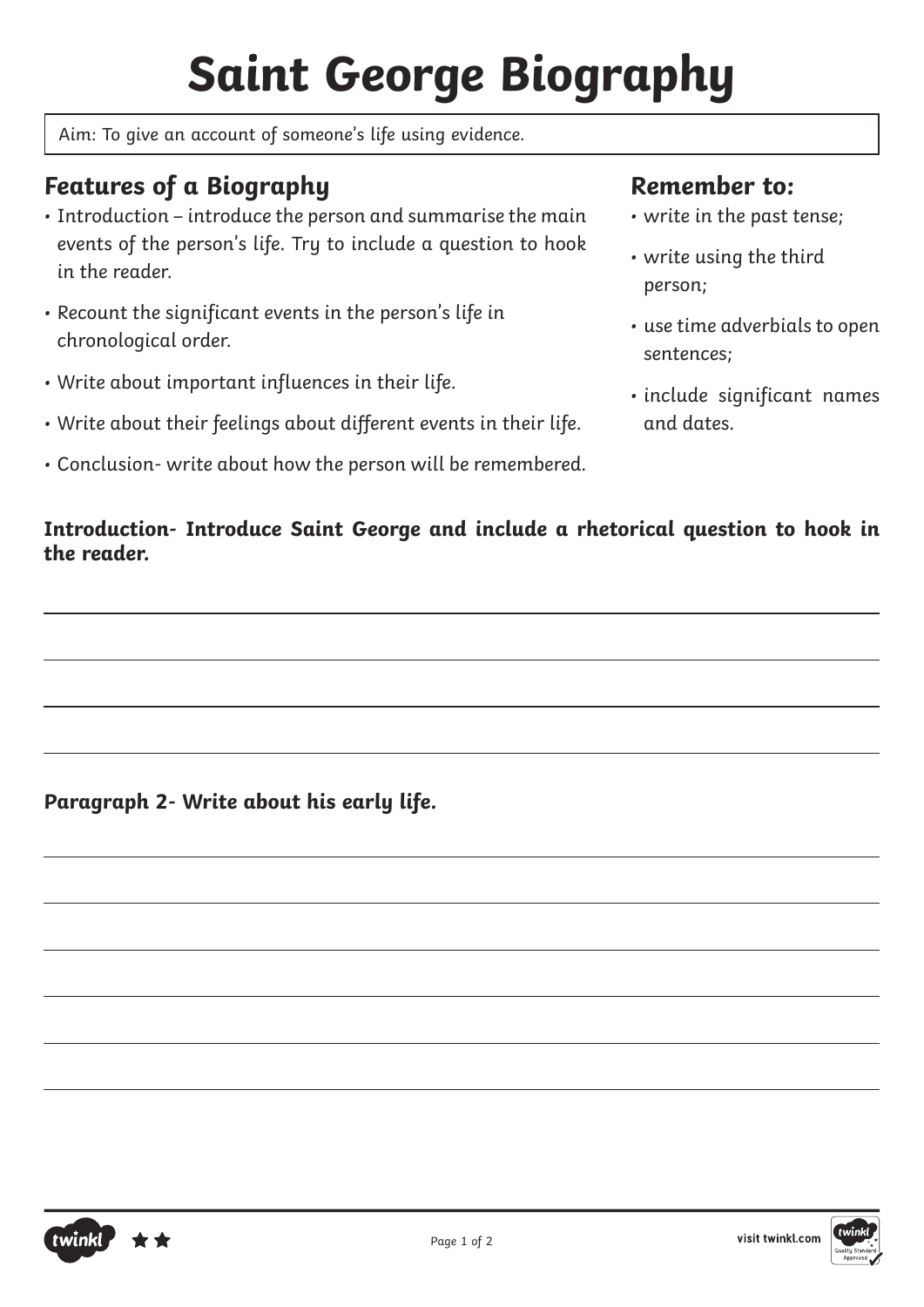**Paragraph 3- Write about significant events in his life in chronological order.**

**Paragraph 4- Write about the end of Saint George's life.**

**Conclusion- Write about Saint George's legacy.** 





Page 2 of 2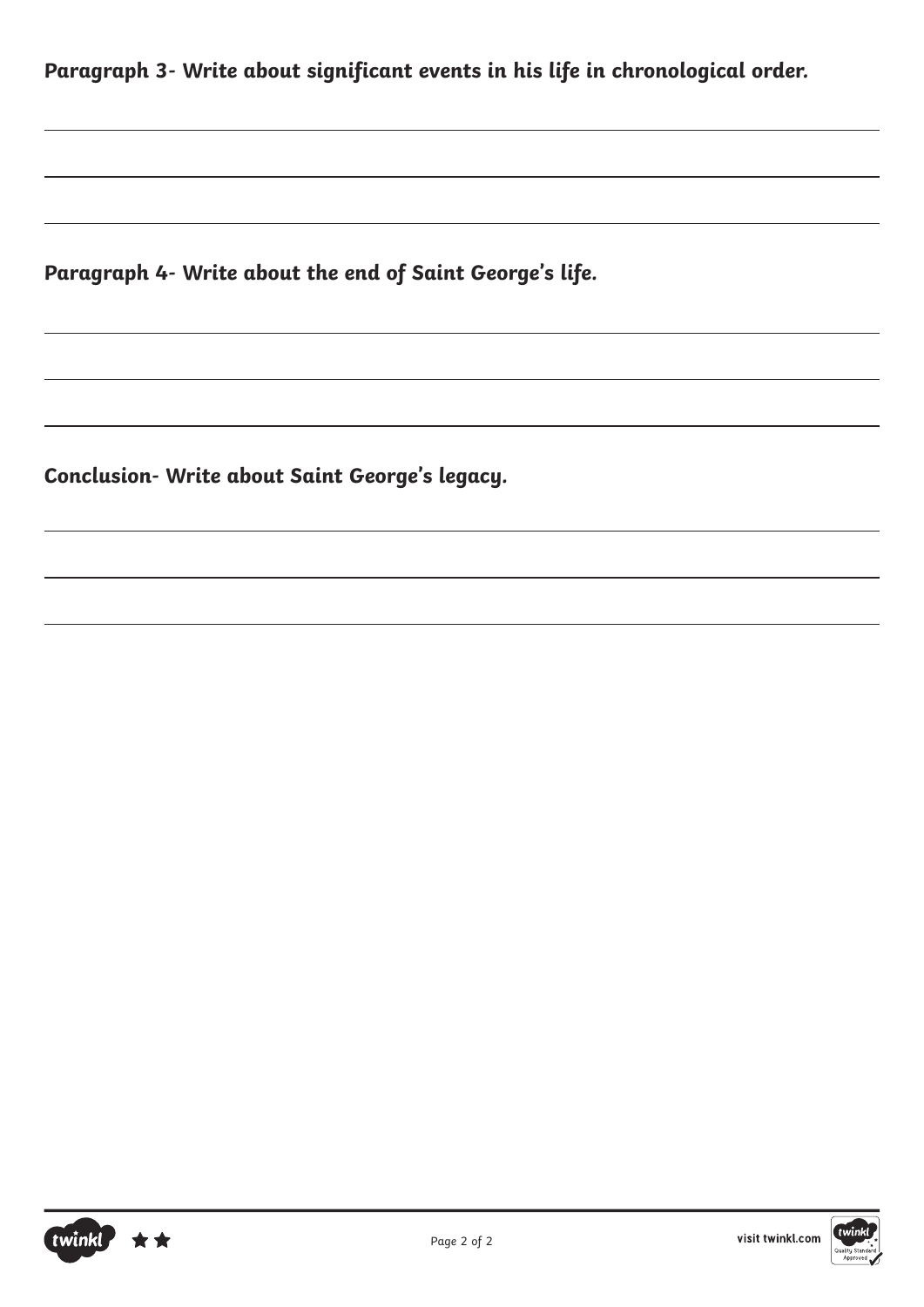# **Saint George Biography**

Aim: To give an account of someone's life using evidence.

# **Features of a Biography**

- Introduction introduce the person and summarise the main events of the person's life. Try to include a question to hook in the reader.
- Recount the significant events in the person's life in chronological order.
- Write about important influences in their life.
- Write about their feelings about different events in their life.
- Conclusion- write about how the person will be remembered.

## **Remember to:**

- write in the past tense;
- write using the third person;
- use time adverbials to open sentences;
- link your paragraphs together using cohesive techniques;
- include significant names and dates.